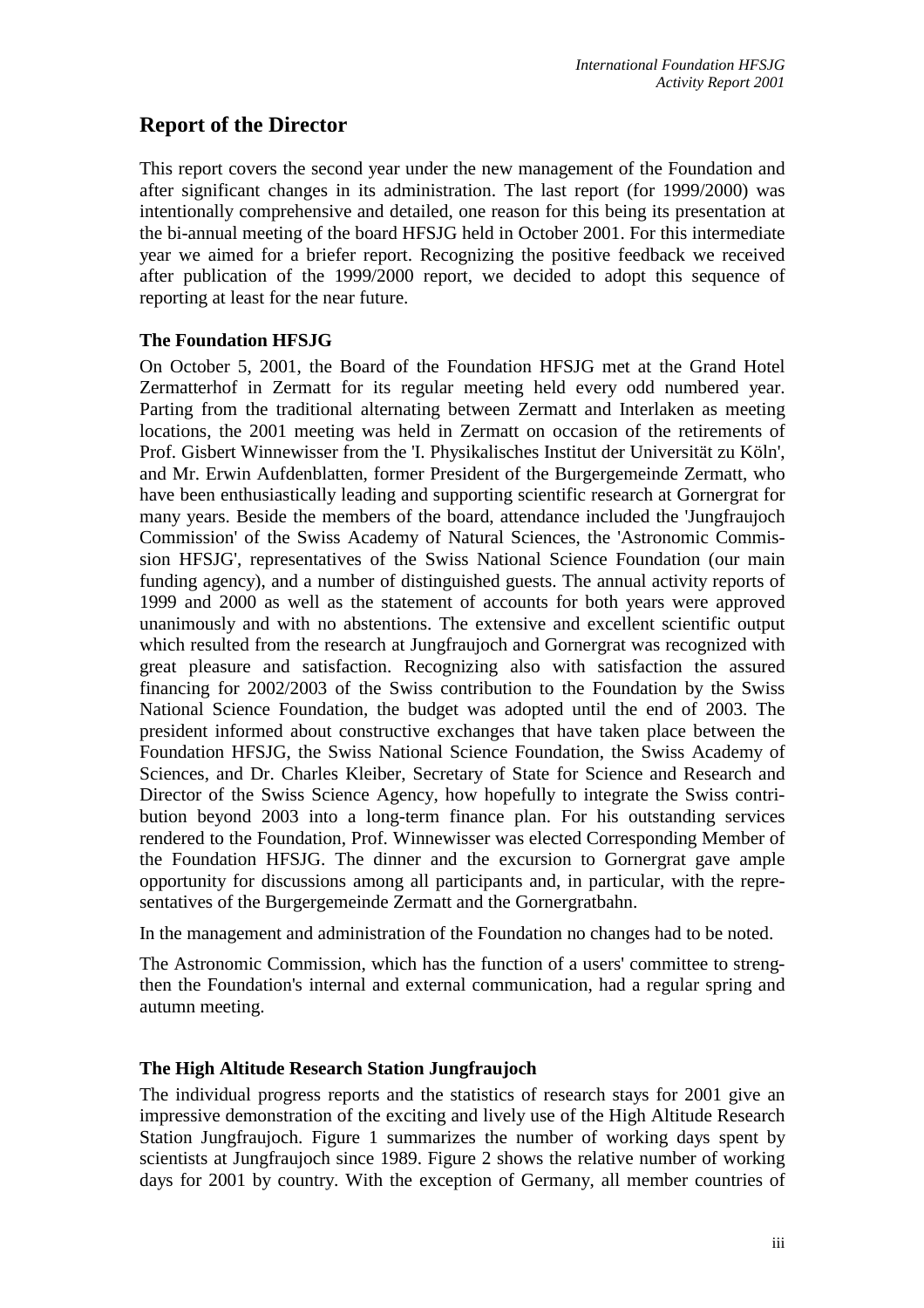the Foundation benefited from the excellent research conditions offered at Jungfraujoch. Researchers from Germany and Italy are working extensively at the astronomical observatories at Gornergrat. The United Kingdom was represented at Jungfraujoch again within a measurement campaign on tropospheric photochemistry (FREETEX 2001). Scientists from Belgium, in particular from the 'Institut d'Astrophysique et Géophysique de l'Université de Liège' and from the LIDAR group of the 'Air Pollution Laboratory' of the Swiss Federal Institute of Technology in Lausanne (EPFL), continue to be prime users.



*Figure 1: Number of working days spent by scientists at the High Altitude Research Station Jungfraujoch during the past years.*



*Figure 2: Relative number of working days at the High Altitude Research Station Jungfraujoch by country.* 

Due to its unique location and the unspoiled environment, Jungfraujoch has established itself as a center for environmental research, and it is playing a key role in a number of internationally coordinated research programs. In 2001 research groups working at Jungfraujoch participated, among others, in the following major projects:

| <b>GAW</b>      | Global Atmosphere Watch                               |
|-----------------|-------------------------------------------------------|
| <b>CHARM</b>    | <b>Swiss Atmospheric Radiation Monitoring Program</b> |
| <b>NDSC</b>     | Network for the Detection of Statospheric Change      |
| <b>UNEP</b>     | <b>United Nations Environment Programme</b>           |
| <b>EARLINET</b> | European Aerosol Research Lidar Network               |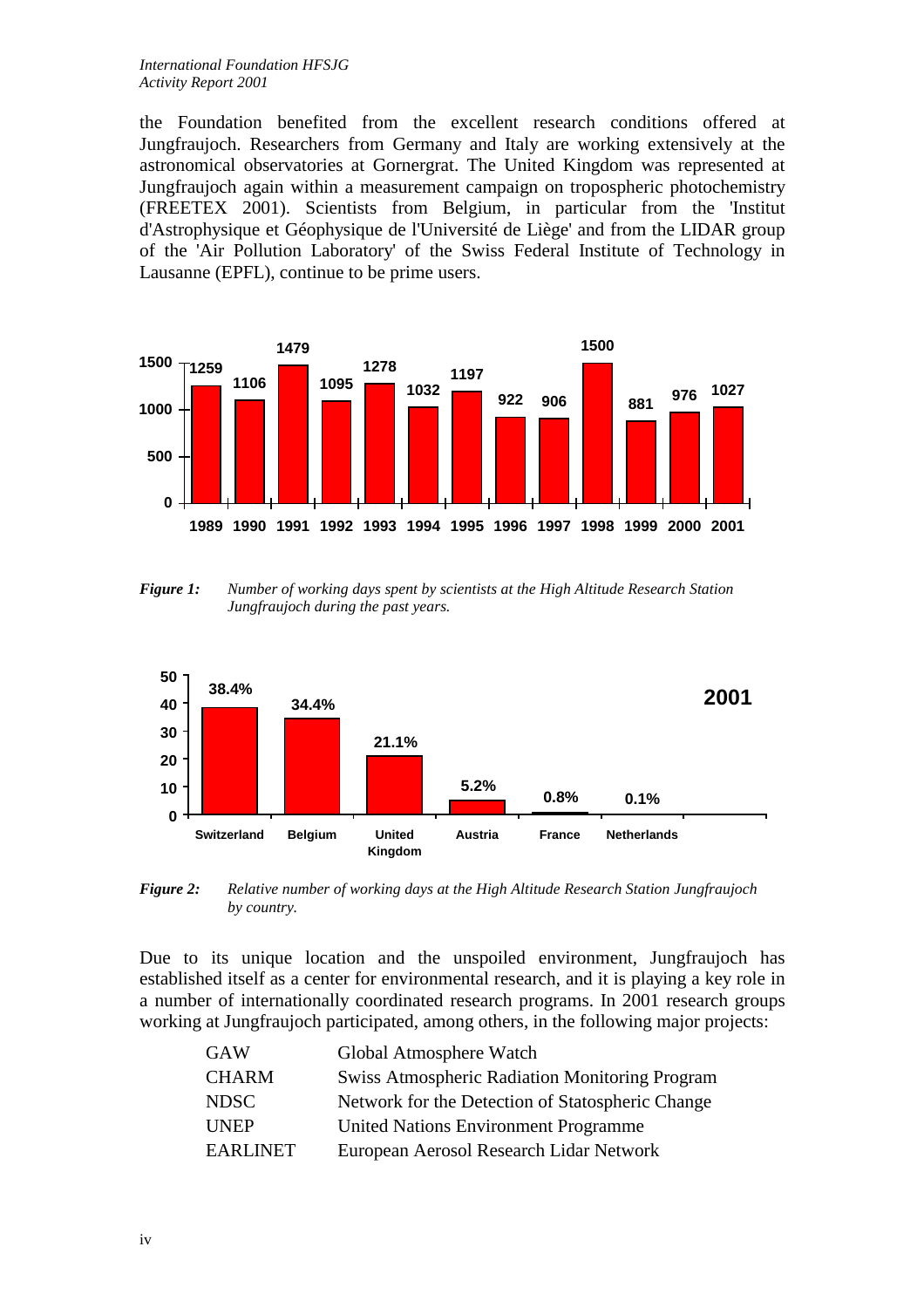| <b>ENVINET</b>  | European Network for Arctic-Alpine Multidisciplinary           |
|-----------------|----------------------------------------------------------------|
|                 | <b>Environmental Research</b>                                  |
| <b>ANETZ</b>    | automatic measuring network of MeteoSwiss                      |
| <b>RADAIR</b>   | Swiss network for the survey of radioactivity in air           |
| <b>NABEL</b>    | Nationales Beobachtungsnetz für Luftfremdstoffe                |
| <b>FREETEX</b>  | Free Tropospheric Experiment                                   |
|                 | EUROTRAC-2 EUREKA Project on the Transport and Chemical Trans- |
|                 | formation of Environmentally Relevant Trace Constituents       |
|                 | in the Troposphere over Europe                                 |
| <b>AEROCARB</b> | Airborne European Regional Observations of the Carbon          |
|                 | <b>Balance</b>                                                 |
| ASRB            | <b>Alpine Surface Radiation Budget Network</b>                 |

The extensive research conducted at Jungfraujoch during 2001 is summarized in the reports of the individual groups.

As in previous years, the scientific work again attracted a number of visitors. Several groups initiated meetings of international scientific committees in the Jungfrau region and combined these meetings with an excursion to Jungfraujoch, e.g.

- Joint SOHO-ACE Workshop 2001 on Solar and Galactic Composition
- ENVINET Workshop (European Network for Arctic-Alpine Multidisciplinary Environemental Research)
- EUROTRAC (European Experiment on Transport and Transformation of Trace Gases in the Troposphere)
- CERN European School for High Energy Physics 2001
- GLOREAM Workshop (Global and Regional Atmospheric Modelling)

As a very special event we note the acceptance of the Jungfrau-Aletsch-Bietschhorn region to the UNESCO World Heritage List in December 2001. The area thus becomes the first-ever World Natural Heritage in the Alps to achieve UNESCO World Heritage status. This honor of course brings new responsibilities for the Foundation HFSJG as specifications for the management of the World Heritage Site are being drawn up.

In order to provide the researchers with optimal working conditions, the infrastructure needs continuous maintenance. In 1999 we started the first of three phases to replace the old and leaky windows at the research station. During 2001 the last phase was successfully completed. As in previous years, discussions took place with the management of the Jungfraubahnen in order to avoid or minimize disturbances of the scientific measurements by emissions in connection with ongoing and planned construction work. With only a few exceptions, no combustion engines were used for the construction of the new Plateau exit and tourist hall, which are expected to be inaugurated in 2002. We highly appreciate these efforts and are grateful to the Jungfraubahnen for their willingness to cover the significant additional costs involved.

Optimal working conditions are, however, for the most part also the result of the work of our custodians. At the end of December 2001, Mrs. Therese Staub and Mr. Hansruedi Staub retired as our main custodians after five years of devoted service to our Foundation. Mrs. Staub was highly esteemed for her warm-hearted spirit and her helpfulness; Mr. Staub was appreciated by scientists as an allrounder who found a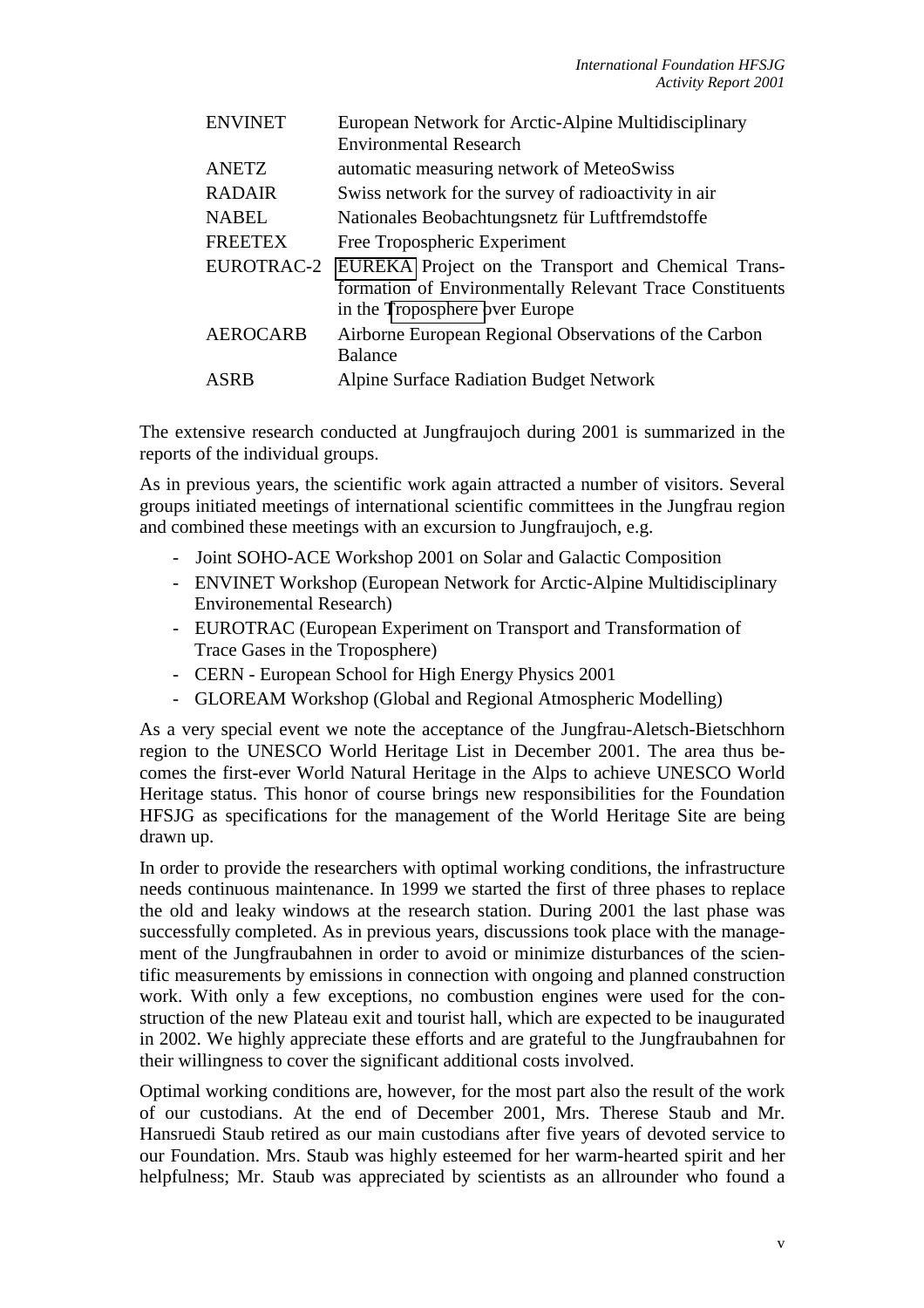solution to every problem. In addition, both were well-liked interview partners for journalists and thus helped a lot in making the research station Jungfraujoch present in the media. The new main custodians, Mrs. Joan Fischer and Mr. Martin Fischer, worked in at the research station during several stays in November and December. As former custodians at the Schilthorn they have experience in living and working at high altitude, and they started the new challenge with enthusiasm.

#### **The High Altitude Research Station Gornergrat**

Due to its unique location, its clean environment, and the good infrastructure, the High Altitude Research Station Gornergrat, including the two astronomical observatories Gornergrat South and Gornergrat North as well as a 'container laboratory', continued to serve as an excellent basis for astrophysical research.

The Astronomical Observatory Gornergrat North is subleased to the Italian 'Consiglio Nazionale delle Ricerche (CNR)'. It is equipped with a 1.5m Cassegrain-Infrared Telescope (TIRGO). The telescope and related instrumentation are run by the 'Centro per l'Astronomia Infrarossa e lo Studio del Mezzo Interstellare (CAISMI)' with the assistance of the ['Osservatorio Astrofisico di Arcetri' a](http://www.arcetri.astro.it/)nd the ['Dipartimento di Astro](http://www.arcetri.astro.it/Dipartimento)[nomia e Scienza dello Spazio of](http://www.arcetri.astro.it/Dipartimento) the [Università di Firenze](http://www.unifi.it/)'. TIRGO is used very actively with the near-infrared camera ARNICA, the fast photometer FIRT, and the long-slit spectrometer LONGSP. As an example, the long-term project of lunar occultations reached the world record of 400 recorded events. The year 2001 was characterized by the final implementation of the new mid-infrared camera TIRCAM2. With this new equipment, TIRGO has a bright future despite the increasing number of infrared instruments that recently became accessible for online remote operation (e.g. at the new 3.5m Telescopio Nazionale Galileo (TNG) at the Canary Island La Palma).

The Observatory Gornergrat South is subleased to the 'Universität zu Köln'. Here, the 'I. Physikalisches Institut der Universität zu Köln' has installed the 3m radio telescope KOSMA (Kölner Observatorium für Submillimeter und Millimeter Astronomie). The KOSMA telescope with its high-tech receivers and spectrometers allows the observation of interstellar and atmospheric molecular lines in the millimeter and submillimeter range. Since September 2001 the new dual frequency SIS (superconductorinsulator-superconductor) array receiver SMART has been operational. This is worldwide the first two frequency channel array receiver. The most advanced technical equipment combined with the excellent observing conditions at Gornergrat allow astronomical observations up to the highest frequencies accessible to ground based instruments.

Both instruments at Gornergrat are accessible to guest investigators. In a project in collaboration with the Institute of Applied Physics of the University of Bern, KOSMA was also used for solar observations. For the first time ever, a solar flare could be observed above 300 GHz. Together with recordings of the other six telescopes of the University of Bern dedicated to solar flare monitoring at frequencies from 8.4 to 89.4 GHz, and with hard and soft x-ray observations, these observations will contribute significantly to a better understanding of the temporal and spatial evolution of electron acceleration in solar flares.

Since 1998, on the Belvedere plateau, the Space Research and Planetary Sciences Research Division of the University of Bern has been operating a solar neutron telescope (SONTEL). This detector is the European cornerstone of a worldwide network initiated by the Solar-Terrestrial Environment Laboratory of the Nagoya Uni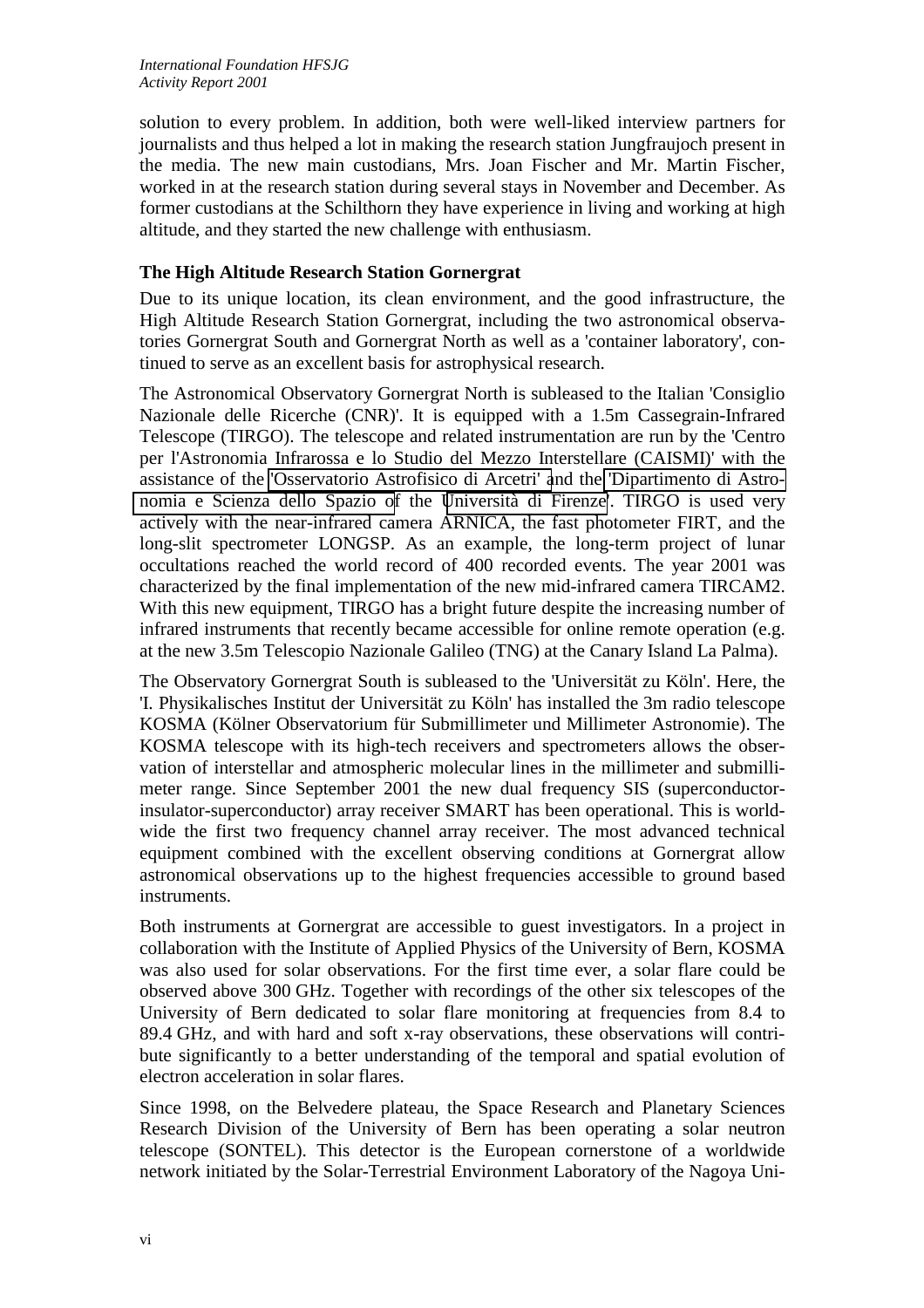versity for the study of high-energy neutrons produced in energetic processes at the Sun. It is expected that this detector will play an essential role in the study of solar neutron events during the maximum and declining phase of the present solar cycle. In association with the large solar flare on April 12, 2001, the Gornergrat and Mt. Aragats (Armenia) neutron telescopes found weak evidence for a simultaneous observation of solar neutrons at the Earth. On April 15, 2001, a cosmic ray intensity increase due to a solar flare event was recorded. This GLE (ground level enhancement) was the largest observed so far in the present solar cycle 23.

The scientific results achieved at Gornergrat during the past years have found worldwide recognition. Details of the activity during 2001 can be found in the individual reports.

An extremely important help for the very successful scientific work done at Gornergrat is the continued support provided by the Burgergemeinde Zermatt, as the owner of the Gornergrat Kulm Hotel, and the Gornergratbahn. In spring 2001, Mr. Uli Schwall and his wife as the new director of the Kulm Hotel succeeded Mr. Daniel Kern, who up to then managed the Gornergrat Kulm Hotel. A very special event also in spring 2001 was that we had the honor of having all members of the new 'Burgerrat' of the Burgergemeinde Zermatt, under the presidency of Mr. Andreas Biner, as our guests at the astronomical observatories at Gornergrat and to be able to show them the research instruments and the scientific work done at this outstanding location. We are confident that the good relations between the Foundation HFSJG and the Burgergemeinde Zermatt will continue.

#### **Summary and Acknowledgements**

Following the high standards set in previous years, the research conducted at the High Altitude Research Stations Jungfraujoch and Gornergrat in 2001 was again extensive and internationally well recognized. Due to the unique observational and measuring conditions, the Jungfraujoch station has strengthened its position as a key station in a number of European and global measuring networks for climate and environmental studies. For the same reasons, Gornergrat continues to be a unique center for outstanding astronomical and astrophysical research. The Foundation HFSJG, therefore, confirmed its excellent performance and ensured the perspectives for a bright future. The hard work and the efforts of all who contributed to this success are highly appreciated and gratefully acknowledged. We also thank all members of the Foundation and their representatives for their support. In particular, we thank the Swiss National Science Foundation for the most significant funding of the Swiss contribution, and in particular Prof. Albert Matter (President Division II), Dr. Paul Burkhard (Head secretariat Division II), and Dr. Jean-Bernard Weber (Head Coordination and Interdivisional Tasks), for the good and benevolent collaboration.

Operation of the High Altitude Research Stations Jungfraujoch and Gornergrat would not be possible without the hard work, the help, and the support of many individuals and organizations.

For the Jungfraujoch station, our thanks go to our custodians, Mr. and Mrs. Staub, Mr. and Mrs. Jenni. With their devotion to duty, their competence, and their ability to create a comfortable atmosphere in the station, they are providing the basis for all scientists to do good research work. A special thanks goes to the Jungfrau Railway Holding Ltd and to the Jungfrau Railways. Without their goodwill and their substantial help the research station at Jungfraujoch could hardly be operated. Both the